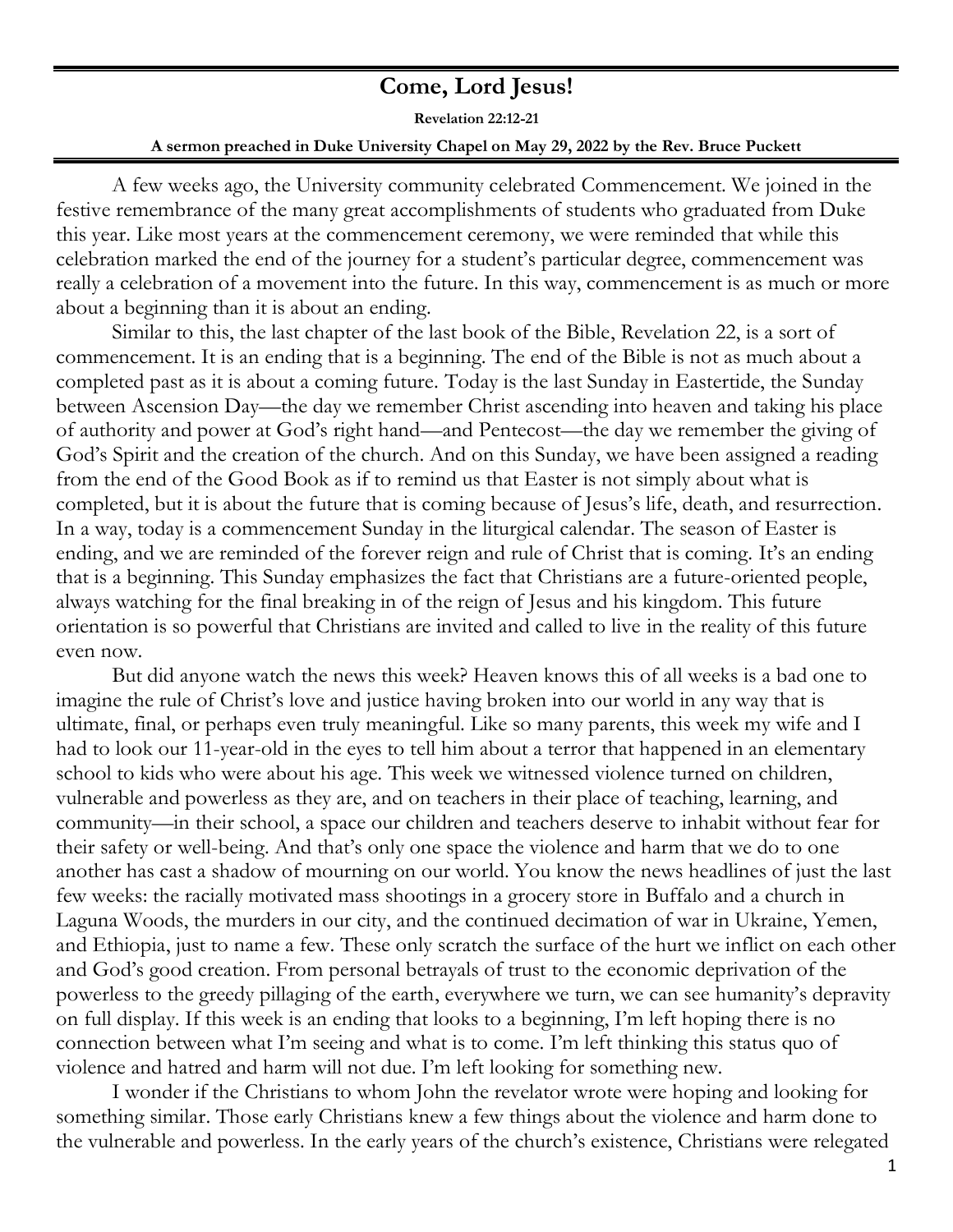to the margins and pushed to the fringe. They were politically impotent, socially outcast, and economically vulnerable. The Roman Empire was not friendly to anyone who challenged the supremacy of the emperor's rule or disrupted the status quo. The emperor was lord and king, and it was treasonous for anyone to claim to serve a lord and king other than the emperor and punishable by death. So the early Christians faced regular persecution and even execution for following Jesus. They were always on the outside, alienated from the larger society, and in imminent danger. At different points, the emperors of Rome sought to systematically exterminate the church using whatever bloody means necessary. The threat of violence and harm was ever present—it was the status quo—and the early Christians had no political or social recourse to prevent what might come their way. For these Christians, to follow Jesus was a matter of life and death.

The message John received, his revelation, was to be proclaimed to these Christians who, like us, are in need of hope and encouragement. John shared his apocalyptic vision, his revelation, with a people who trusted that in Jesus's life, death, and resurrection all things had changed, that God had defeated the powers of sin and death once and for all. And yet, these early Christians were experiencing the dissonance between the reality they expected and the reality they lived. The message of John's revelation must be understood in light of the fact that these Christians were caught in the crush of oppression and violence when they expected to be caught up in the glory of the new life of Christ. John's encouragement to live faithfully when persecuted, the cautions against worshipping anything or anyone other than Jesus, the pronouncements of judgments on those who choose evil over good, and the dramatic reversals of the reality that Jesus's coming kingdom will bring all must be seen in the context of the dissonance between expectation and reality.

And while some Christians have assumed that John's revelation was about predicting the future, the truth is he was more interested in inspiring hope and faithfulness among a persecuted people in their present than outlining an expected end of times. John's revelation is not so much about the end times as it is about finding one's end in Jesus. John's revelation provides hope and encouragement rooted in the truth that faithfulness to the future that will come with Christ's return is worth their present suffering. So, this revelation **is** concerned with the coming future. Yet, **it's not** so much concerned with helping Christians, past or present, forecast the coming of this future in a detailed way.

In the final words of the book of Revelation, John leaves these marginalized and persecuted followers of Jesus with an invitation to faithfulness inspired by hope in a future that is surely coming. John shares the words Jesus spoke, saying, "See, I am coming soon; my reward is with me, to repay according to everyone's work. I am the Alpha and the Omega, the first and the last, the beginning and the end." In these words, Jesus gives the people reason to hope in the midst of their distress. The challenges they face, the hardship they endure, the seeming victory of evil over good, will not be forever. "I am coming soon." Though the time of Christ's final return was not known to John or to the early church, and is not known to us, what is certain is that through Jesus an end is coming to loss, to heartache, to death, to pain, to violence, and to the harm we do to each other.

Jesus is the one who has been from the beginning and will be at the end. The Roman emperor was not the first and won't be the last. Jesus is the first and the last. Lack of resources and loss of life was the not the first and won't be the last. Jesus is the first and the last. Racism wasn't the first and won't be the last. Jesus is the first and the last. Destruction of creation in our desire for more was not the first and won't be the last. Jesus is the first and the last. Our obsession with war and military might was not the first and won't be the last. Jesus is the first and the last. Assault rifles